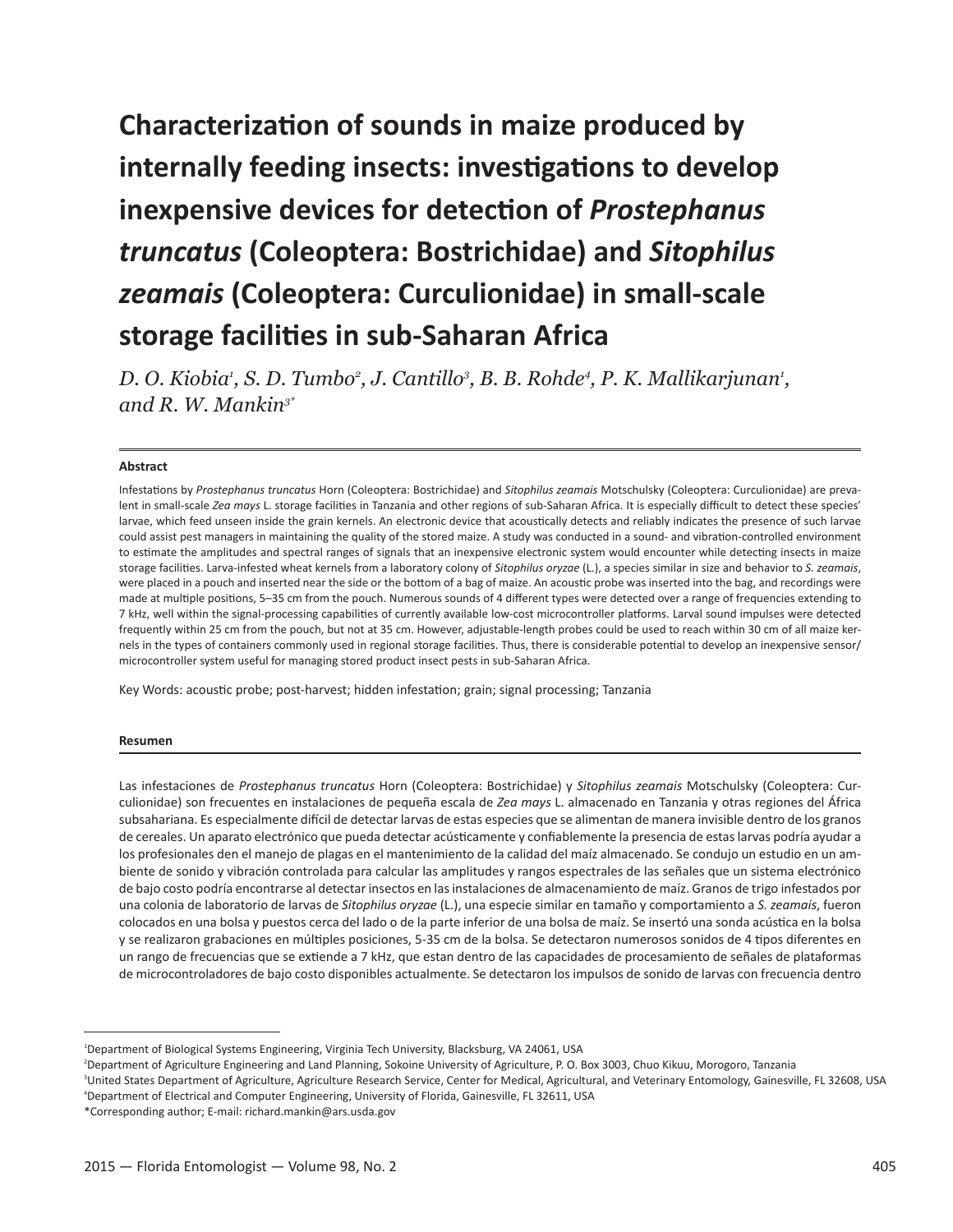de 25 cm de la bolsa, pero no a los 35 cm. Sin embargo, se podrían utilizar las sondas de longitud ajustable para llegar dentro de los 30 cm de todos los granos de maíz en los tipos de recipientes utilizados comúnmente en las instalaciones de almacenamiento regionales. Por lo tanto, existe un gran potencial para desarrollar un sistema barato de sensor/microcontrolador útil para el manejo de plagas de insectos en productos almacenados en África subsahariana.

Palabras Clave: sonda acústica; poscosecha; infestación oculta; gra/nos; procesamiento de señales; Tanzania

Maize is an important source of income and caloric intake in sub-Saharan Africa, accounting for almost 20% of the plant-based food supply (Jones et al. 2011). However, the maize crop can experience up to 20–30% loss yearly because farmers often lack effective postharvest storage technologies (Mwololo et al. 2010). In rural regions where maize typically is stored in bags or other containers (De Groote et al. 2013; Abass et al. 2014), these losses are due primarily to 2 internally feeding post-harvest insect pests, *Prostephanus truncatus* Horn (Coleoptera: Bostrichidae) and *Sitophilus zeamais* Motschulsky (Coleoptera: Curculionidae) (Vowotor et al. 2005; Omondi et al. 2009; Tefera et al. 2011). In Tanzania, indigenous storage facilities include the traditional kihenge, a raised grass-thatched, mud-plastered hut on stilts (Rugumamu 2003; Makalle 2012). Efforts to detect insects in kihenge and other maize containers typically include frequently smelling and visually inspecting the maize for indications of spoilage, as well as long-term monitoring of its temperature, all of which are time-consuming and costly (Anonymous 2011; Abass et al. 2014). Because the larvae feed unseen inside the kernels, infestations often remain undetected until considerable damage has occurred. Consequently, there is need for nondestructive instruments that can help guide the efforts of pest managers by inexpensively and rapidly detecting infestations in traditional, small-scale storage facilities (Rugumamu 2003).

Acoustic methods are available for detecting infestations of internally feeding insects, but commercially marketed instruments (Litzkow et al. 1990; Hagstrum et al. 1996; Neethirajan et al. 2007; Mankin et al. 2011; Rohde et al. 2013) have been too expensive for general use in small-scale storage facilities in developing countries. However, recent innovations and improvements in the usability of electronic sensing systems suggest it may be possible to develop a low-cost acoustic detection device (e.g., Mankin et al. 2010, 2013; Dillman et al. 2014) incorporating Arduino, Raspberry Pi, or other microcontrollers that could be adopted more widely than previous devices as a tool for insect pest management in maize- and other grain-storage facilities in sub-Saharan Africa.

To distinguish the sounds of a targeted insect species from background noise, such a device amplifies and records incoming sounds and then matches the spectra of individually detected sound impulses to amplitudes and mean spectra (profiles) of sound impulses verified to be produced by that species (Mankin et al. 2011). Some of the first studies of the spectra of sounds produced by internally feeding stored product insects were conducted by Vick et al. (1988b) on *Sitophilus oryzae* (L.), *Rhyzopertha dominica* (F.), and *Sitotroga cerealella* (Olivier) in maize, wheat, and rice kernels. No consistent differences were observed in the spectral ranges of sounds produced by the 3 insects. The peak signal amplitudes were at 587, 1,200, and 1,475 Hz, for larvae feeding in maize, wheat, and rice, respectively. These differences in peak frequency are consistent with differences in the sizes of the grain kernels, in that the resonant frequencies of structural fibers in larger kernels would be expected to be lower than the resonant frequencies of structural fibers in smaller kernels (Mankin et al. 2011).

The stored product insect study of Vick et al. (1988b) did not characterize the full spectral range of sound impulses produced by internally feeding larvae, which extends broadly into ultrasonic frequencies

(Pittendrigh et al. 1997; Mankin 2011). To develop a more complete set of larval sound profiles that would be useful for matching to signals collected by an electronic device in a storage facility, we conducted a study of sounds produced in maize by *S. oryzae* larvae. To determine effects of distance from sensor on the detectability of larval sounds, we examined signals at several different distances between the larvae and the sensor. *Sitophilus oryzae* is a widely distributed stored product insect pest whose larvae are slightly smaller than those of *S. zeamais*, but the 2 species are similar in their feeding behavior (Alleoni & Ferreira 2006).

## **Materials and Methods**

*Sitophilus oryzae* larvae were obtained from a colony at the United States Department of Agriculture (USDA) Agricultural Research Service (ARS) Center for Medical, Agricultural, and Veterinary Entomology (CMAVE), Gainesville, Florida, USA. Infested wheat kernels from the colony (25 mL) were put in a 60 mL plastic pouch, which then was placed near the bottom or near the outer edge of a 27.7 kg polyethylene bag of cracked corn during testing. The number and ages of larvae that produced sound during each recording were undetermined, but we estimated that multiple 4th instars were feeding during each test, given that 83 adult *S. oryzae* had emerged within the pouch 10 d after the experiment was completed. The typical pattern of *S. oryzae* development in grain kernels is: first instar at day 5 after egg is laid, 2nd at day 9, 3rd at day 13, 4th at day 16, and adult emergence at day 32 (Howe 1952).

To record signals at different distances between larvae and sensors, a 15-cm-length waveguide (probe) was attached to a sensor/ preamplifier (Model SP-1L, Acoustic Emission Consulting [AEC] Inc., Sacramento, California, USA) of an acoustic insect detection system (Model AED-2010, AEC. Inc.). The probe was inserted into the bag of corn at different horizontal or vertical distances 5–35 cm from the nearest edge of the pouch. The tests were conducted at 24–27 °C in a sound- and vibration-shielded anechoic chamber that reduced background noise to negligible levels (Vick et al. 1988a; Mankin et al. 1996). Three recordings conducted on different days without the pouch in the bag of corn confirmed that background sounds occurred at a rate of  $< 0.01$  s<sup>-1</sup>.

Intervals of 180 s that contained 3- to 30-ms sound impulses (Vick et al. 1988b; Mankin et al. 1996, 2011) were amplified 78 dB (Model AED-2010, AEC, Inc.), where dB is 20  $log_{10}(V_{\text{output}})$  and  $V_{\text{output}}$  is the signal delivered by the amplifier in units of microvolts. The amplified signals were collected at a 44.1 kHz sampling rate onto a digital audio recorder (Model PMD661, Marantz, Mahwah, New Jersey, USA). Generalpurpose sound analysis software (Raven Pro Version 1.5; Charif et al. 2008) was used to screen and preprocess the recordings. Spectral and temporal pattern analyses of the larval impulses were conducted using DAVIS, a custom-written insect sound analysis program (Herrick & Mankin 2012; Dosunmu et al. 2014). It should be noted that the AED-2010, whose frequency bandwidth extends to 2 MHz, filters out signals below 1 kHz to reduce the level of background noise.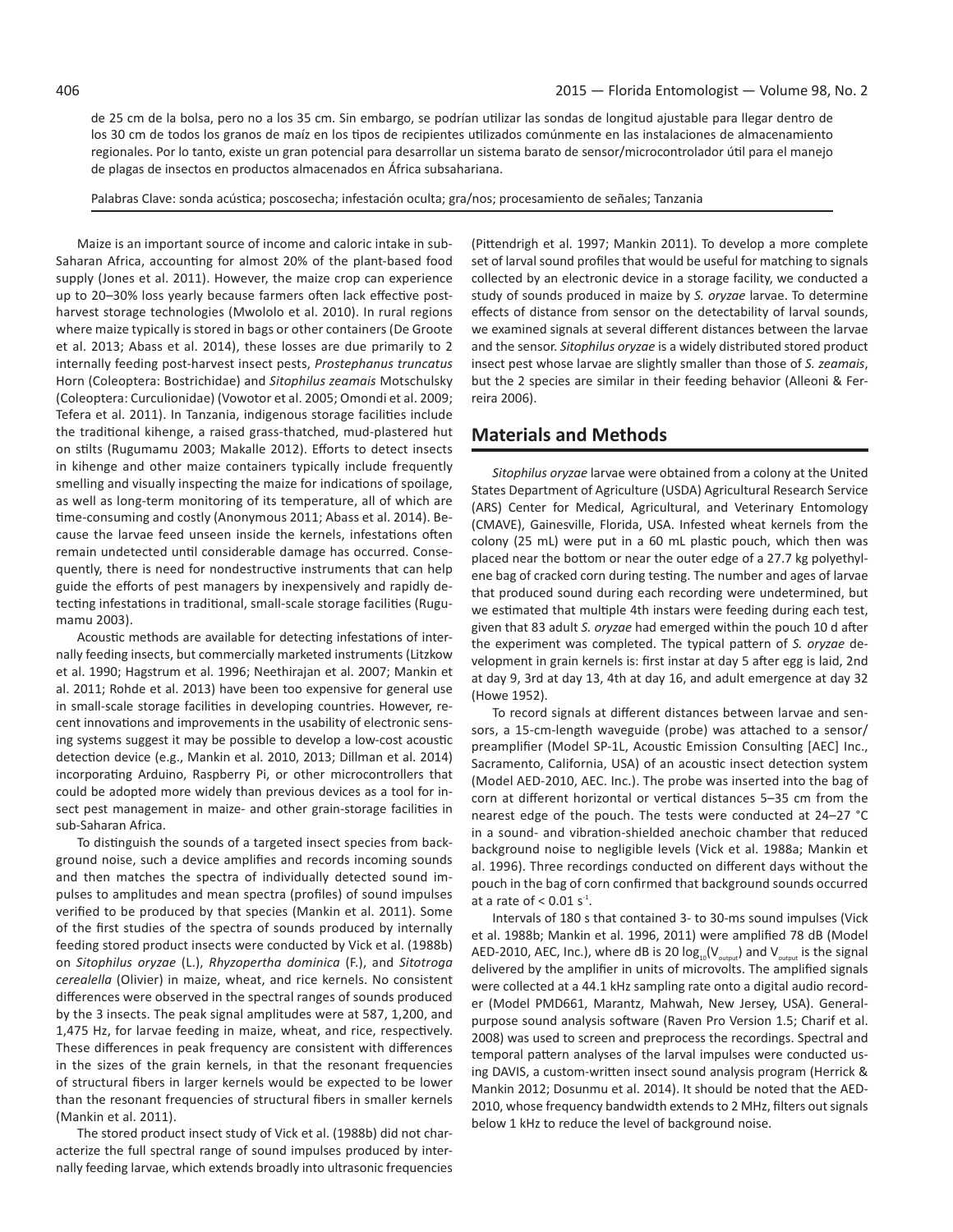Kiobia et al.: Methods to acoustically detect maize pests in Tanzania 407



**Fig. 1.** Spectral profiles of 4 distinctive types of larval sound impulses detected in cracked corn: HaNb, solid line; Ma, dashed line, Ha, dash-dot-dotted line, and La, dotted line. Horizontal axis indicates frequency in kHz and vertical axis indicates relative spectrum amplitude in dB.

## **Results**

Four distinct types of impulses were identified in the initial screening. Spectral profiles of each type (Mankin et al. 2011) were generated in DAVIS by calculating the mean spectrum of a series of consecutive impulses of the same type observed in a single recording. Each impulse detected in the recordings was assigned to the type from which it had the smallest total mean-square difference (Dosunmu et al. 2014). About 1% of the detected signals had a total least-squares difference greater than 50 dB against all of the profiles, and these were discarded as background noise. For designative purposes, the 4 signal types were labeled: HaNb (High amplitude-Narrow band), Ma (Mid-range amplitude), Ha (High amplitude), and La (Low amplitude). The spectral profiles of the *S. oryzae* larval impulse types are shown in Fig. 1 in order of lowest to highest occurrence of impulse matches. Only 39 of 2,741 larval impulses total were best-fit matched to the HaNb profile, and impulses of this type were found in only 3 of the 11 tests where larval impulses were detected. However, these impulses were very prominent whenever they occurred, because HaNb had the highest amplitude of all the profiles, primarily in a narrow band of frequencies around 6.2 kHz. The HaNb profile was generated as an average of 7 consecutive impulses in a recording of signals 10 cm from the larval pouch.

There were 196 impulses that matched the mid-range amplitude profile, type Ma, which was generated as an average of 97 consecutive impulses in a recording at 10 cm from the larval pouch. Ten of the 11 tests with larval impulses contained examples of Ma impulses, and all of them contained examples that matched the type Ha and type La profiles. The Ha profile was generated as an average of 41 consecutive impulses in a recording of signals at 5 cm distance from the larval pouch, and the La profile was generated from an average of 8 consecutive impulses in a test at a 20 cm distance from the larval pouch. A total of 1,132 impulses of type Ha were detected, and 1,374 of type La. Figure 2 shows a 1 s interval recorded 10 cm away from the larval pouch and includes 3 of the 4 types of sound impulses. Six impulses of type Ha precede the type Ha impulse marked at 0.37 s. A pair of type La impulses is marked at 0.52 s, and 2 type HaNb impulses appear at the end of the interval, near 0.97 s.

For mean and standard error calculations to consider the effects of distance between the larval pouch and sensor on the detectability of larvae in maize, the rates of larval sound impulses of each profile type were summed and averaged over the test duration to obtain an overall



**Fig. 2.** Oscillogram of sound impulses recorded 10 cm from pouch containing *Sitophilus oryzae* larvae. Examples of 3 types of larval sound impulse occur during the 1 s period, and one example each of type (Ha, La, and HaNb) is marked above the impulse. Horizontal axis indicates time in seconds and vertical axis indicates relative signal amplitude.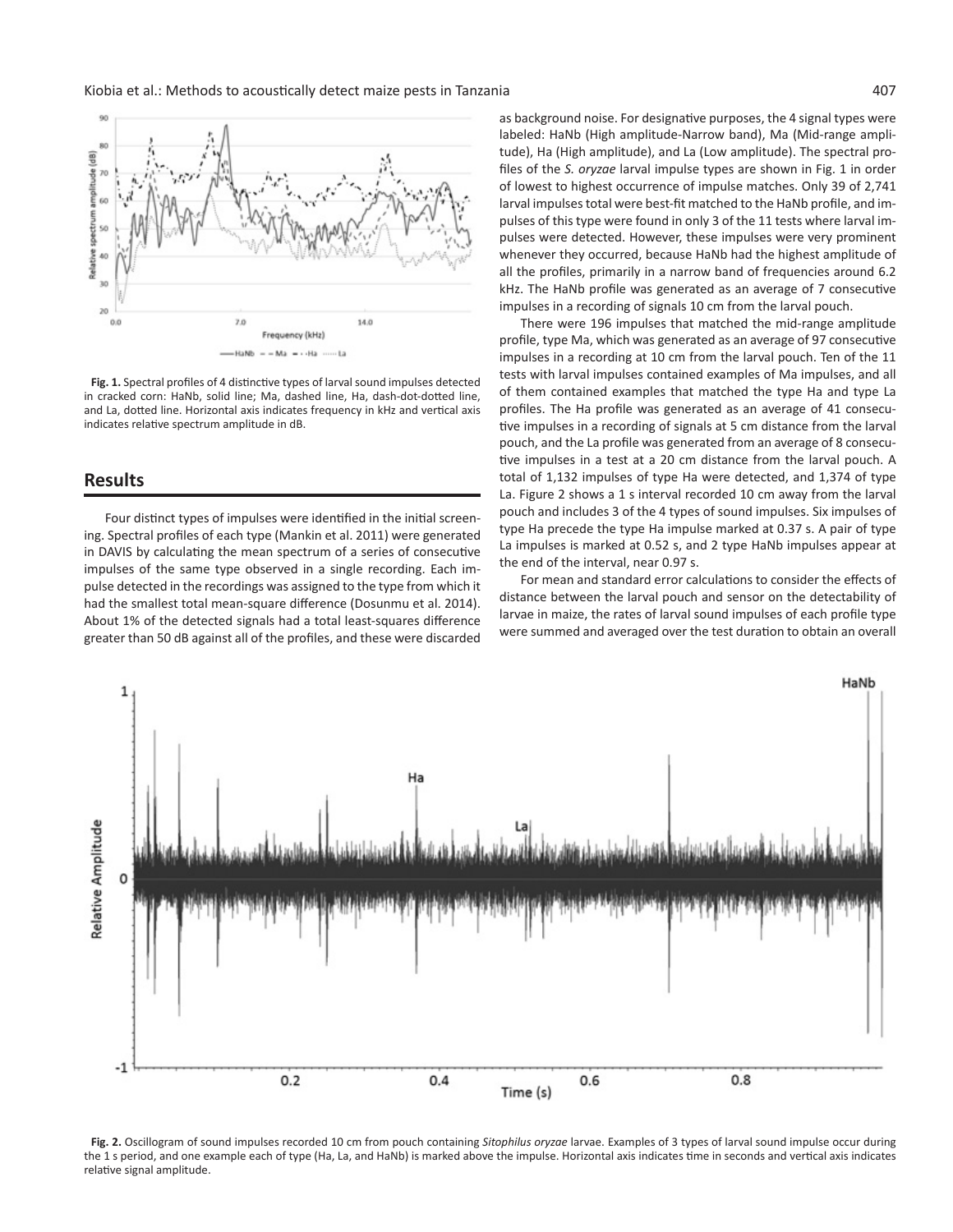



rate of impulses for each recording. Because the variability of rates was similar for recordings collected at the same horizontal and vertical distances from the pouch, overall rates were combined into 4 groupings of mean distance: 8, 18, 27, and 35 cm, with *n* = 4, 4, 3, and 3 tests, respectively. The results are shown in Fig. 3. The larvae were easily detected at mean distances of 8 cm but were undetectable at distances of 35 cm. In general, the effect of distance was consistent with the conclusion of Vick et al. (1988a) that the rate of sounds decreased approximately logarithmically with distance between the larvae and the sensor. The pattern of detectable sounds in Fig. 3 suggests that, except for very loud larvae, the maximum range of detection is no greater than about 30 cm in a quiet environment.

## **Discussion**

The spectral ranges of impulses detected in this study are similar to those observed in other studies of insect sounds produced in stored maize or wheat (Vick et al. 1988b; Mankin et al. 2011). Therefore, it can be expected that any insect acoustic detection instrument designed for small-scale storage facilities would need to detect signals in the range of 500–7,000 Hz to ensure coverage of the most prominent frequencies of signals produced by internally feeding stored product insects in maize. Fortunately, such capabilities could be incorporated into an inexpensive computer system, such as an Arduino microcontroller (http://arduino.cc/en/Main/ArduinoBoardUno) or a Raspberry Pi platform (http://www.raspberrypi.org), which can be used with opensource or custom-written data collection and analysis software and inexpensive memory storage cards. Such systems offer the added advantage that they can be battery powered, as many parts of sub-Saharan Africa do not have reliable electrical power; it would also be beneficial to include a feature that enables the device to communicate with increasingly available mobile phones (Aker & Mbiti 2010). Because it is unlikely that any low-cost insect acoustic detection instrument would have greater sensitivity than the state-of-art system used in this study, it can be expected that *P. truncatus* and *S. zeamais* would be detected by any instrument only rarely at distances greater than 30 cm from the sensor. However, probes of different sizes could be developed to adapt the sensors for use with the different types of storage containers used

in the region (e.g., polyethylene bags, jute bags, and kihenge). Thus, if an inexpensive, robust sensor can be developed and operated with a low-cost microcontroller system, there is considerable potential for its use in insect pest management activities in rural Tanzania and other regions of sub-Saharan Africa.

#### **Acknowledgments**

We thank Betty Weaver for providing the *S. oryzae* larvae used in this study as well as Everett Foreman for setting up the acoustic detection equipment (USDA-ARS-CMAVE). This research was supported in part by grants from the USAID iAGRI program, the Citrus Research and Development Foundation, and National Science Foundation Graduate Research Fellowship DGE-1315138. The use of trade, firm, or corporation names in this publication is for the information and convenience of the reader. Such use does not constitute an official endorsement or approval by the USDA of any product or service to the exclusion of others that may be suitable. The USDA is an equal opportunity provider and employer.

## **References Cited**

- Abass AB, Ndunguru G, Mamiro P, Alenkhe B, Mlingi N, Bekunda M. 2014. Postharvest food losses in a maize-based farming system of semi-arid savannah area of Tanzania. Journal of Stored Product Research 57: 49-57.
- Akers JC, Mbiti IM. 2010. Mobile phones and economic development in Africa. Journal of Economic Perspectives 24: 207-232.
- Alleoni B, Ferreira W. 2006. Control of *Sitophilus zeamais* Mots., 1958 and *Sitophilus oryzae* (L., 1763) weevils (Coleoptera, Curculionidae) in stored corn grain (*Zea mays* L.) with insecticide pirimiphos methyl (Actellic 500 CE), pp. 1218-1225 *In* Proceedings of the 9th International Working Conference on Stored Product Protection. ABRAPOS. Passo Fundo, Brazil, 15-18 Oct 2006.
- Anonymous. 2011. Tanzania Agriculture and Food Security Investment Plan (TAFSIP) 2011‐12 to 2020‐21. 2011. www.grain.org/attachments/2688/ download (last accessed 31 Mar 2015).
- Charif RA, Waack AM, Strickman LM. 2008. Raven Pro user's manual. Cornell Laboratory of Ornithology, Ithaca, New York, USA.
- De Groote H, Kimenju SC, Likhayo P, Kanampiu F, Tefera T, Hellin J. 2013. Effectiveness of hermetic systems in controlling maize storage pests in Kenya. Journal of Stored Product Research 53: 27-36.
- Dillman AR, Cronin CJ, Tang J, Gray DA., Sternberg PW. 2014. A modified mole cricket lure and description of *Scapteriscus borellii* (Orthoptera: Gryllotalpidae) range expansion and calling song in California. Environmental Entomology 43: 146-156.
- Dosunmu OG, Herrick NJ, Haseeb M, Hix RL, Mankin RW. 2014. Acoustic detectability of *Rhynchophorus cruentatus* (Coleoptera: Dryophthoridae). Florida Entomologist 97: 431-438.
- Hagstrum DW, Flinn PW, Shuman D. 1996. Automated monitoring using acoustical sensors for insects in farm-stored wheat. Journal of Economic Entomology 89: 211-217.
- Herrick NJ, Mankin RW. 2012. Acoustical detection of early instar *Rhynchophorus ferrugineus* (Coleoptera: Curculionidae) in Canary Island date palm, *Phoenix canariensis* (Arecales: Arecaceae). Florida Entomologist 95: 983-990.
- Howe RW. 1952. The biology of the rice weevil *Calandra oryzae*. L. Annals of Applied Biology 39: 168-180.
- Jones M, Alexander C, Lowenberg-Deboer J. 2011. An initial investigation of the potential for hermetic Purdue Improved Crop Storage (PICS) bags to improve incomes for maize producers in Sub-Saharan Africa. Working Paper 11-3, Department of Agricultural Economics, Purdue University, Lafayette, Indiana, USA, Sep 2011.
- Litzkow CA, Webb JC, Vick KW. 1990. Piezoelectric apparatus and process for detection of insect infestation in an agricultural commodity, 12 pp., US Patent: 4,937,555.
- Makalle AM. 2012. Post harvest storage as a rural household food security strategy in Tanzania. Journal of Science and Technology 2: 814-821.
- Mankin RW. 2011. Eavesdropping on coconut rhinoceros beetles, red palm weevils, Asian longhorned beetles and other invasive travelers. Proceedings of Meetings on Acoustics 14:010001;1-8.
- Mankin RW, Shuman D, Coffelt JA. 1996. Noise shielding of acoustic devices for insect detection. Journal of Economic Entomology 89: 1301-1308.